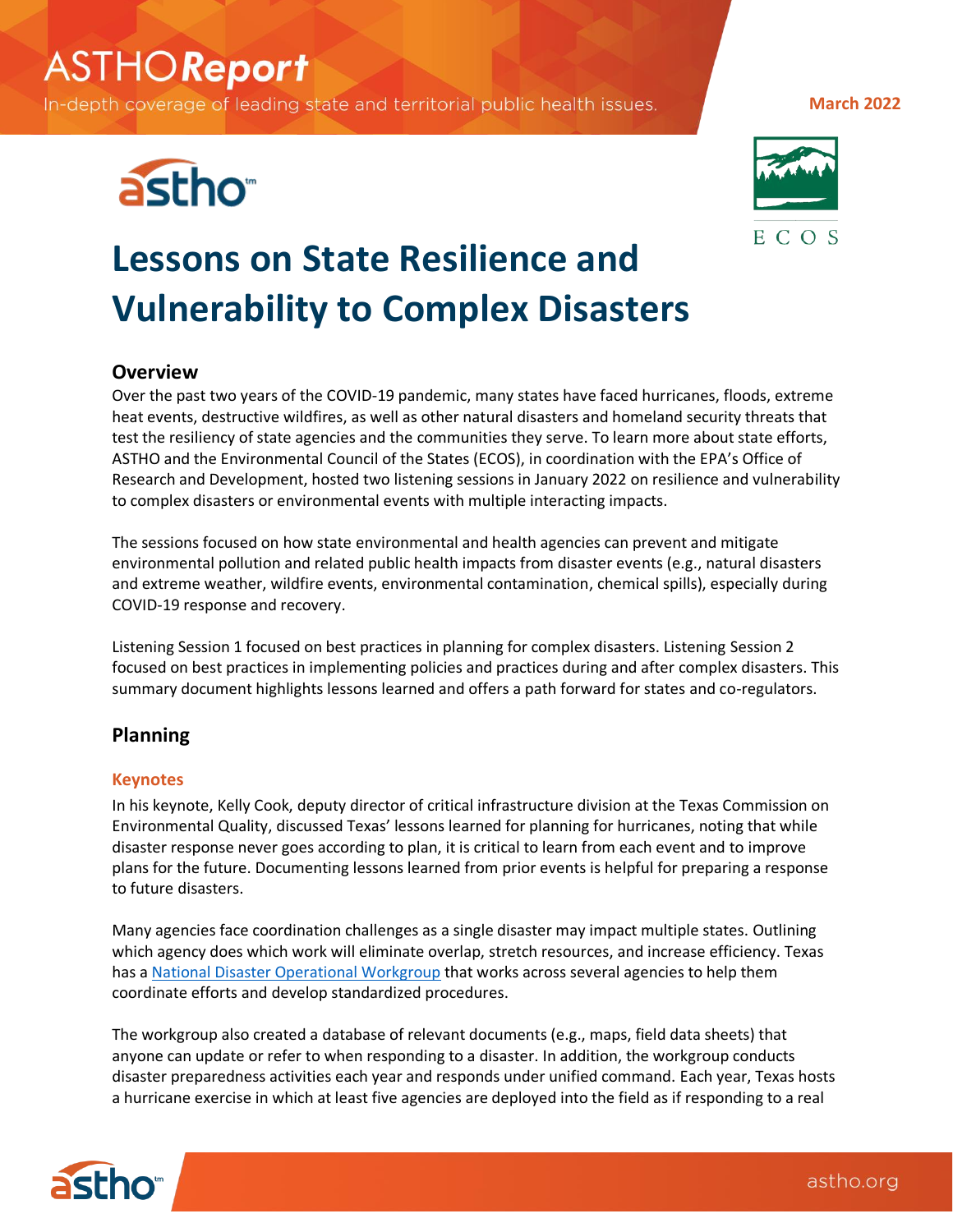disaster. These teams conduct daily planning, evaluate targets, assess environmental factors, and ensure appropriate internal coordination.

In her keynote speech, Gabriela Goldfarb, environmental public health section manager of the Public Health Division at the Oregon Health Authority, shared Oregon's experiences with disasters. She referenced heat, smoke, and wildfire events, including peak 2020 Labor Day weekend wildfires that blanketed the entire state with smoke during the COVID-19 pandemic surge.

Goldfarb noted that planning to lead with equity, as well as building trust with community organizations to reach systemically marginalized communities ahead of disasters, can help reduce health disparities. Goldfarb also spoke to the need to develop trust with state agency partners ahead of disasters. This can lead to better inclusion of health considerations and better communication between agencies.

### **Themes**

Some key takeaways from the listening session include:

> • **Establishing partnerships is key to planning for complex disasters.** State environmental and health agencies can partner with other state and federal agencies, emergency preparedness and response groups, and private sector groups and industries who help with planning processes (e.g., Nebraska Preparedness Partnership, Adapt Alaska). Partnering with local governments and other community groups is also crucial to clear, concise communication. Overall, states stressed that identifying partners ahead of time is as important as planning. Since there is often turnover in governmental agencies, regular check-ins are helpful.







**Figure 2: Challenges states face in planning for complex disasters.<sup>1</sup>**

<sup>1</sup> *"Other" category responses include turnaround times for important communication documents and community partnerships and access to assistance among disproportionately, vulnerable, and/or at-risk populations.*

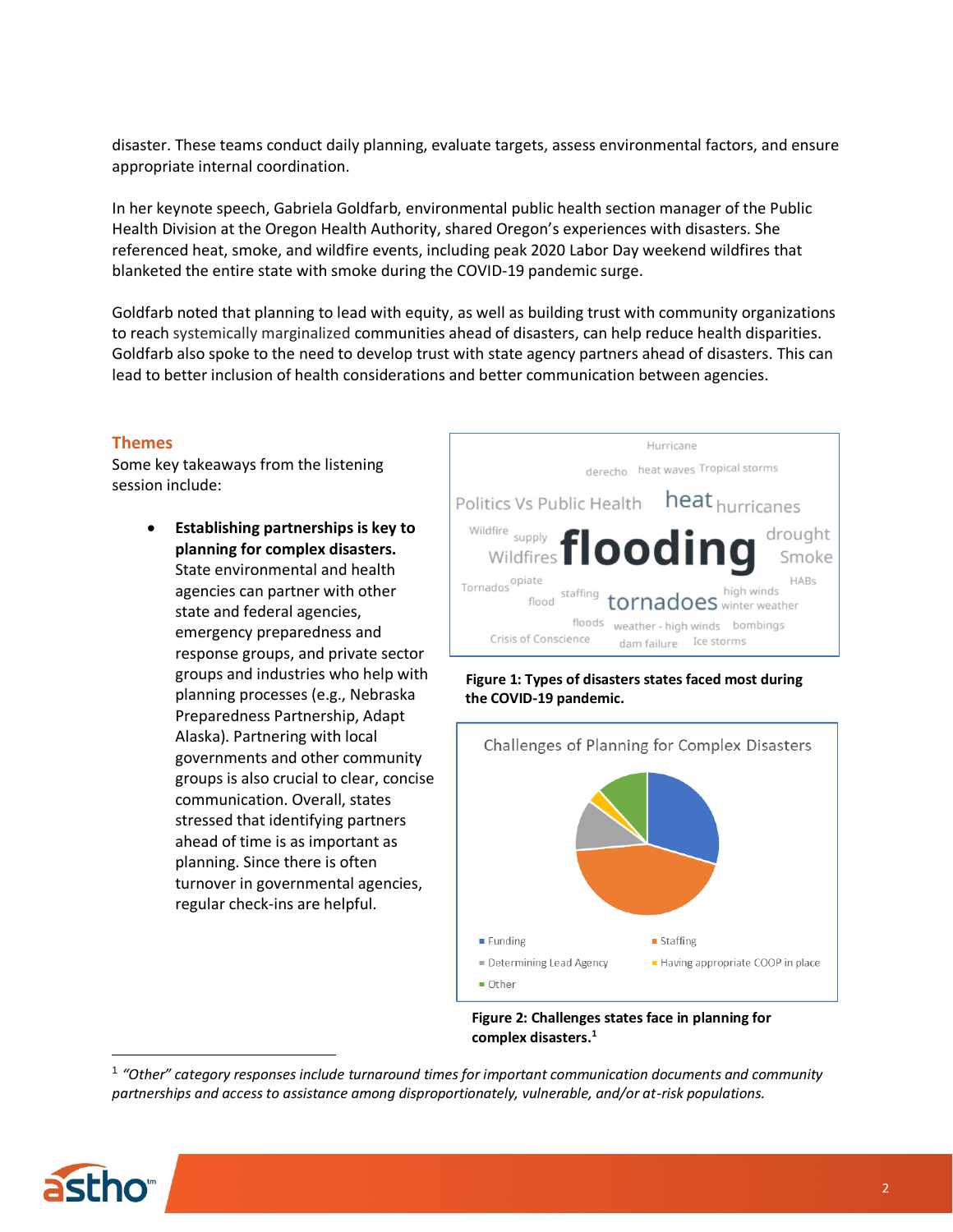*Spotlight: Texas uses the mobile database tool Response Manager so all partners involved in an emergency response can upload field data sheets. This helps with centralizing communication across multiple collaborators during a disaster response.* 

• **Applying lessons learned from the COVID-19 pandemic to other disasters.** Systemically under resourced communities are disproportionally impacted by disasters, because they lack the fundamental infrastructure necessary to withstand crises, due to a history of disinvestment. States noted that disparities exacerbated during the pandemic have resulted in an increased equity focus and present an opportunity through infrastructure investment to bounce back better. Participants also discussed how the pandemic has taught them valuable lessons about personnel safety, including the benefit of ensuring proper PPE for responding staff in the field, the possible inclusion of a medical team to support field staff, daily health checks to ensure that response staff are healthy enough to work, and updating infectious disease protocols for large shelters to allow for better quarantine.

*Spotlight: In Maine, coordination and partnerships with other agencies strengthened as a result of COVID. For example, their public health epidemiologist worked with emergency preparedness groups and other agencies like the Department of Transportation, hospitals, local emergency response, municipalities, and others to bolster their response efforts and bring health equity concerns to the forefront.* 

• **Filling gaps now to better prepare for future complex disasters.** States identified some activities they can do now to prepare for disasters such as collecting PPE and other supplies; connecting with more community-based organizations to build relationships on the ground before a disaster strikes; and participating in thought exercises on how to identify potential political hurdles before they arise and impact agency response to action plans.

*Spotlight: Virginia is working with a local university to develop community engagement plans and templates that will help them better connect with community-based organizations earlier and more often— not just during a disaster response.*

# **Implementation Complex Disasters**

#### **Keynotes**

In her keynote, Mia Mansfield, director of climate adaptation and resilience at the Massachusetts Executive Office of Energy and Environmental Affairs, described Massachusetts' hazard mitigation and climate adaptation plan, implemented through an interagency task force, that has helped the state respond to complex disasters. This includes the use of climate change vulnerability mapping tools and a municipal vulnerability preparedness program that has funded projects to enhance community resilience to current and future projected climate impacts.

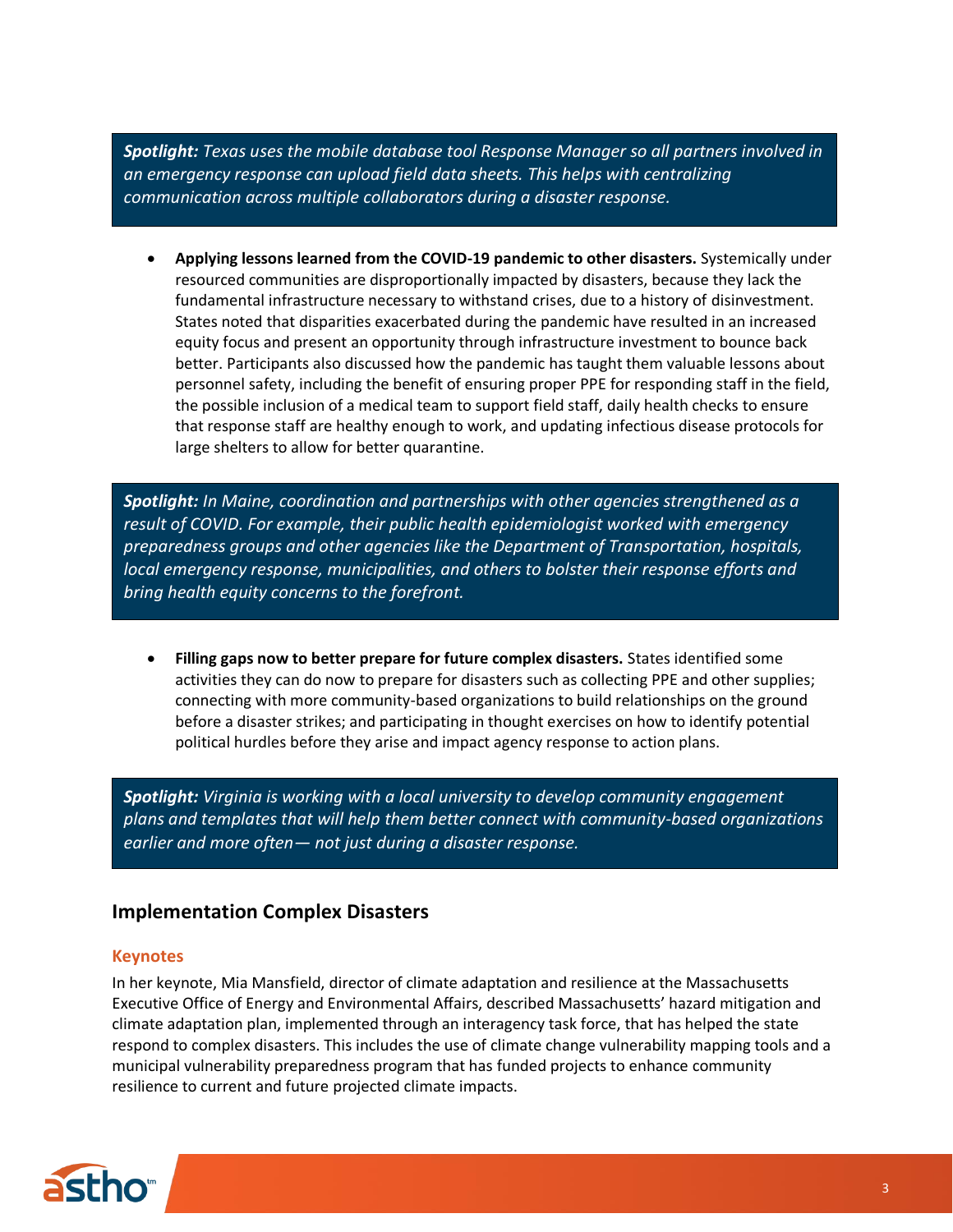Sundée Winder, public health executive director of the Bureau of Community Preparedness at the Office of Public Health Louisiana Department of Health, noted in her keynote that Louisiana, while facing many hurricanes including during the COVID-19 pandemic, has focused on emergency response and recovery. This includes making sure the state has enough supplies and emergency vehicles, setting up specialty shelters and hotlines, monitoring water systems, and performing vector control measures. Partnering with the emergency management agencies is critical to their response efforts.

### **Themes**

Some key takeaways from the listening session include the following:

> • **Identifying roadblocks to implementing resiliency plans is a first step to overcoming the challenges.** This includes establishing climate resiliency frameworks, finding funding for monitoring systemically under resourced communities, and engaging with other agencies and groups when there is not a disaster, so communication is clear during response to a disaster.



**Figure 3: Challenges states face when implementing outreach plans for complex disasters.2**

*Spotlight: Texas conducts a yearly communication exercise to practice information flow between agencies and identify barriers. The state also performs an annual hurricane exercise in which its workgroup deploys five agencies (up to 200 people) to simulate field engagement as if responding to a real hurricane, including conducting daily planning, evaluating targets, and forming teams.*

• **Utilizing tools for responding to complex disasters can help implement resiliency plans.** This may include using tools for addressing disaster debris, setting up centralized databases to minimize confusion among agencies and first responders, mapping, testing messages, and offering trainings for local health departments tailored to county environments.

*Spotlight: California uses tools such as [EnviroScreen](https://oehha.ca.gov/calenviroscreen/report/calenviroscreen-30) and the [Healthy Places Index](https://healthyplacesindex.org/) to aid with outreach and support to communities that may be overburdened and at high risk for impacts during a disaster. These tools aid with both planning and response efforts, including where to do targeted message testing.*

<sup>&</sup>lt;sup>2</sup> "Other" category included timely approval by leadership, staff availability due to illness, and getting used to new *technology for virtual meetings.*